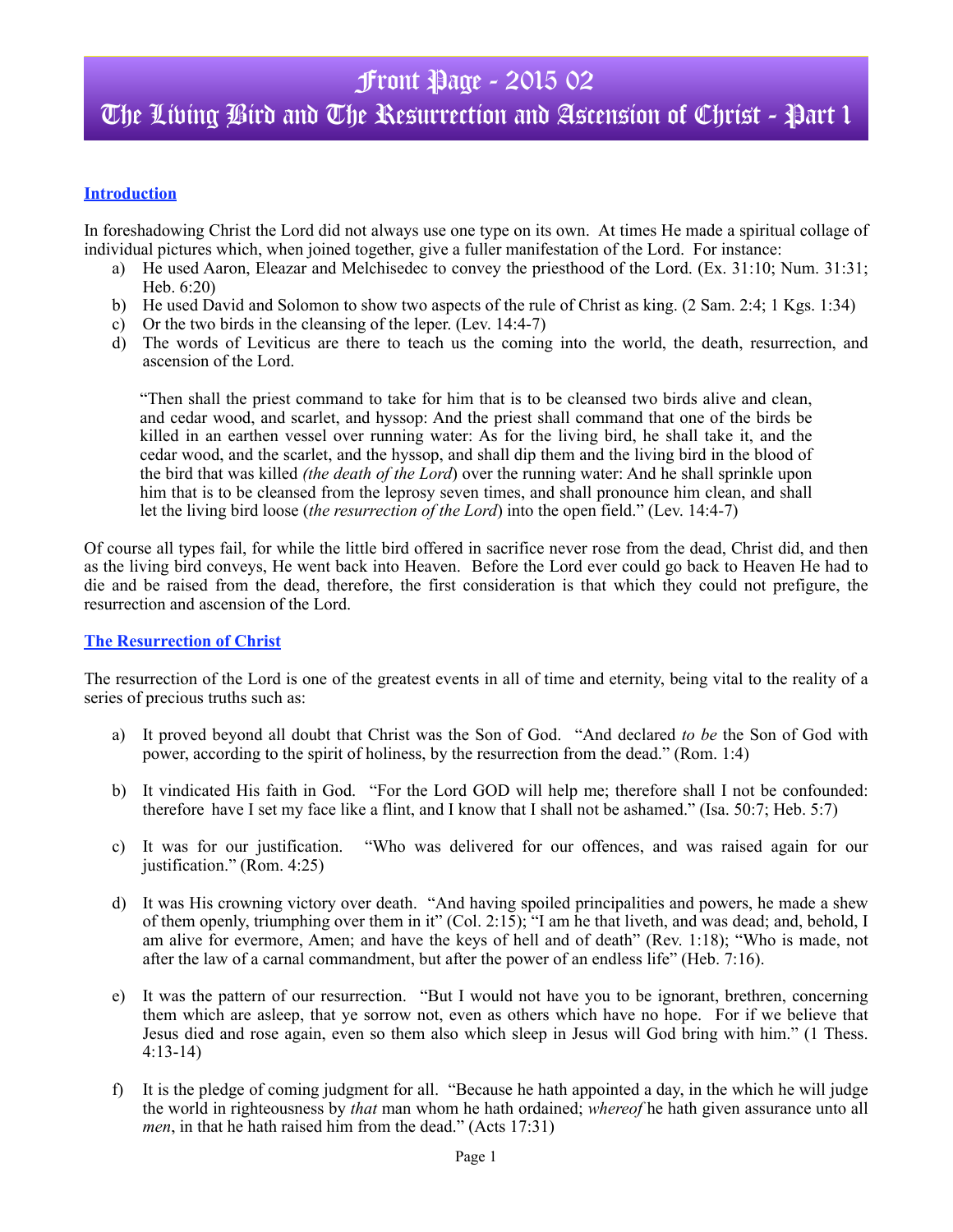## The Living Bird and The Resurrection and Ascension of Christ - Part 1

## **The Ascension Of Christ**

- 1) His leaving the earth and the words used to describe the event.
	- a) He went up (poreumai) "And while they looked steadfastly toward heaven as he went up, behold, two men stood by them in white apparel" (Acts 1:10). The idea is, He proceeded on His way. Luke informs his readers that the Lord, "steadfastly set his face to go to Jerusalem" but not to be killed, but "that he should be received up" (Lk. 9:51). His had been an onward pathway, and from the Mount of Olives He continued on His way back to God and the Father (Jn. 13:1, 3).
	- b) He was received / carried up (analepsis) "And it came to pass, when the time was come that he should be received up, he steadfastly set his face to go to Jerusalem" (Lk. 9:51); "And it came to pass, while he blessed them, he was parted from them, and carried up into heaven" (Lk. 24:51); "Great is the mystery of godliness: God was manifest in the flesh. . . received up into glory (1 Tim. 3:16).
	- c) He was taken up (epariō) "And when he had spoken these things, while they beheld, he was taken up; and a cloud received him out of their sight" (Acts 1:9). He was lifted up, and being in the passive it indicates another did it to Him, namely God.
	- d) He was taken up (analambano) To take to oneself, just as Abraham undoubtedly took Isaac to Himself after the altar experience, the Father took Christ to Himself after His Calvary experience. "So then after the Lord had spoken unto them, he was received up into heaven, and sat on the right hand of God" (Mk. 16:19); "Which also said, Ye men of Galilee, why stand ye gazing up into heaven? This same Jesus, which is taken up from you into heaven, shall so come in like manner as ye have seen him go into heaven" (Acts 1:11).
	- e) He ascended up (anabaino) to ascend. "Wherefore he saith, When he ascended up on high, he led captivity captive, and gave gifts unto men" (Eph. 4:8). In this passage it is not the power of the Father taking Him up, but by His own power, and he went right into the Holies**t** of all, Heaven itself.
	- f) He was caught up (harpazo) "And she brought forth a man child, who was to rule all nations with a rod of iron: and her child unto God, and *to* his throne" (Rev. 12:5).

### **2) How did He go up?**

- a) "A cloud received Him out of their sight" (Acts 1:9). I would suggest that it may initially have appeared as a regular cloud, but it was rather the Shekinah glory.
- b) He was "received up into glory" (1 Tim. 3:16)
- c) With angels in attendance.
	- i) Passing every level of satanic being: "And having spoiled principalities and powers, he made a shew of them openly, triumphing over them in it" (Col. 2:15). To where Satan aspired to go up to (Isa. 14:13-14). I am aware that Psalm 24 has to do with the Millennium, but I also see in it that which happened when the Lord ascended to Heaven.
		- 1. The cry goes out: "Lift up your heads, O ye gates; and be ye lift up, ye everlasting doors; and the King of glory shall come in. Who is this King of glory? The LORD strong and mighty, the LORD mighty in battle. Lift up your heads, O ye gates; even lift them up, ye everlasting doors; and the King of glory shall come in. Who is this King of glory? The LORD of hosts, he is the King of glory. Selah." (Psa. 24:7-10)
		- 2. How beautifully this is illustrated when David came up out of the valley of Elah with Goliath's head, bringing it to Jerusalem (1 Sam. 17:51, 54).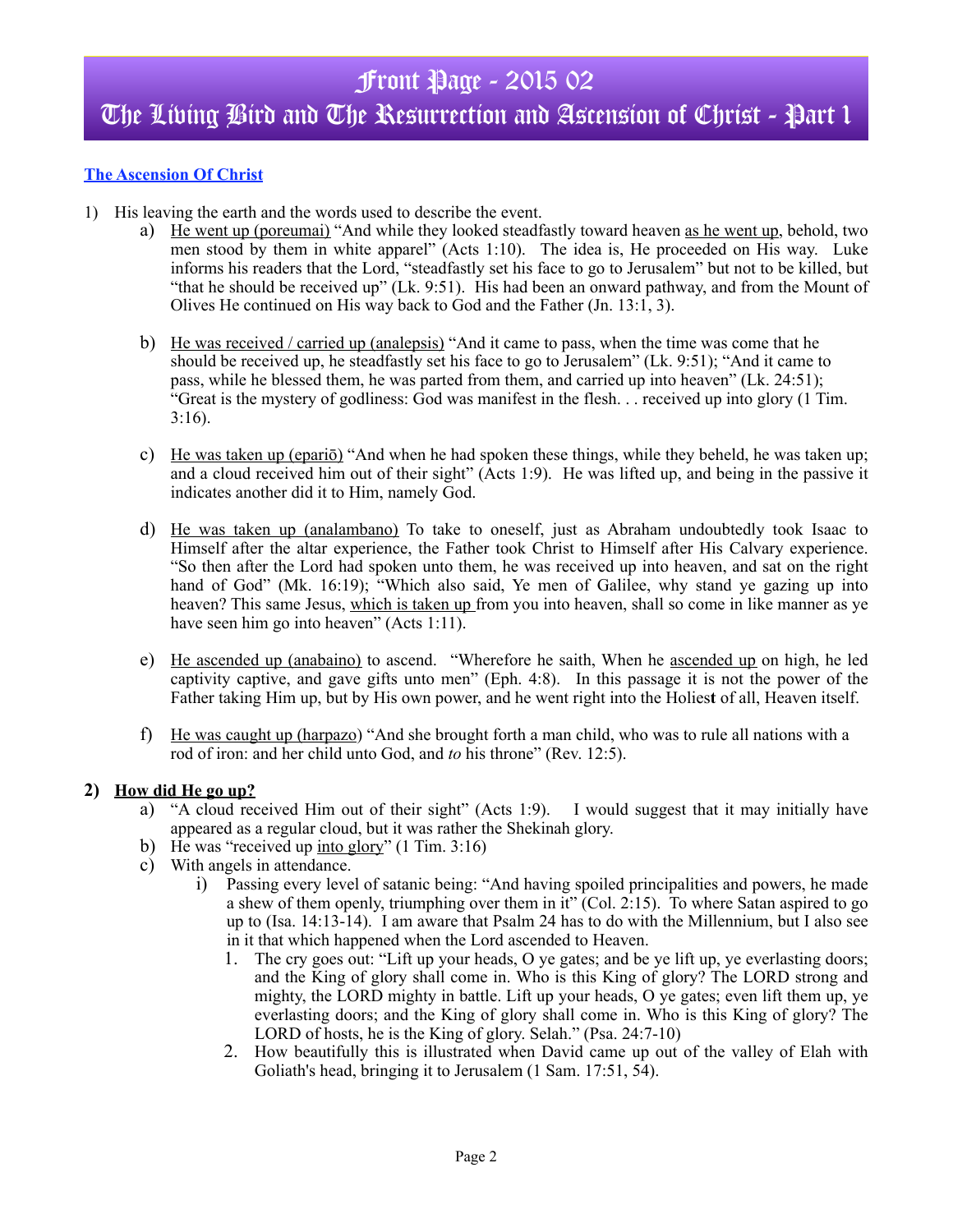## The Living Bird and The Resurrection and Ascension of Christ - Part 1

## **3) How high did He go up?**

- a) "Seeing then that we have a great high priest, that is passed into **(**better through the heavens" (Heb. 4:14); with triumphant glory (Eph. 4:8; Col. 2:15). No satanic power could hinder Him on His pathway as when the Prince of the kingdom of Persia did with Gabriel (Dan. 10:13), and He needed no assistance from the archangel Michael (Dan. 10:13).
- b) He went into "Heaven itself" (Heb. 9:24).
- c) "He that descended is the same also that ascended up far above all heavens, that he might fill all things" (Eph. 4:10).
- d) "For such an high priest became us, *who is* holy, harmless, undefiled, separate from sinners, and made higher than the heavens" (Heb. 7:26).

### **4) Right to the very Throne of God.**

- a) "The LORD said unto my Lord, Sit thou on my right hand, till I make thine enemies thy footstool?" (Matt. 22:44)
- b) "Jesus saith unto him, Thou hast said: nevertheless I say unto you, Hereafter shall ye see the Son of man sitting on the right hand of power, and coming in the clouds of heaven." (Matt. 26:64)
- c) "So then after the Lord had spoken unto them, he was received up into heaven, and sat on the right hand of God." (Mk. 16:19-20)
- d) "Therefore being by the right hand of God exalted, and having received of the Father the promise of the Holy Ghost, he hath shed forth this, which ye now see and hear." (Acts 2:33)
- e) "Who *is* he that condemneth? *It is* Christ that died, yea rather, that is risen again, who is even at the right hand of God, who also maketh intercession for us." (Rom. 8:34)
- f) "Who is gone into heaven, and is on the right hand of God; angels and authorities and powers being made subject unto him." (1 Pet. 3:22)

### **Why Was The Ascension and Exaltation Necessary?**

To fulfill the scriptures.

- a) On the Day of Atonement the High Priest went into the holiest of all (Lev. 16:3), it was a foreshadow of the Lord entering Heaven to be our High Priest. (Heb. 9:11-12)
- b) The ancient Prophet Isaiah prophesied that the Lord would be "exalted and extolled, and be very high." (Isa. 52:13)
- c) Jehovah spoke to the Lord and pledged: "Sit Thou at my right hand, until I make thine enemies thy footstool" (Psa. 110:1)
- d) The Lord prophesied of it:
	- i) "What and if ye shall see the Son of man ascend up where he was before?" (Jn. 6:62)
	- ii) "Then said Jesus unto them, Yet a little while am I with you, and then I go unto him that sent me." (Jn. 7:33)

### **What Are The Results Because of His Ascension and Glorification?**

- 1) Justification: "And without controversy great is the mystery of godliness: God was manifest in the flesh, justified in the Spirit, seen of angels, preached unto the Gentiles, believed on in the world, received up into glory" (1 Tim. 3:16). Man's evaluation of the Lord is cancelled and God's evaluation is His exaltation. "Therefore let all the house of Israel know assuredly, that God hath made that same Jesus, whom ye have crucified, both Lord and Christ" (Acts 2:36).
- 2) To be our Advocate: "My little children, these things write I unto you, that ye sin not. And if any man sin, we have an advocate with the Father, Jesus Christ the righteous:" (1 Jn. 2:1)
- 3) To be our High Priest: "For such an high priest became us, who is holy, harmless, undefiled, separate from sinners, and made higher than the heavens." (Heb. 7:26)